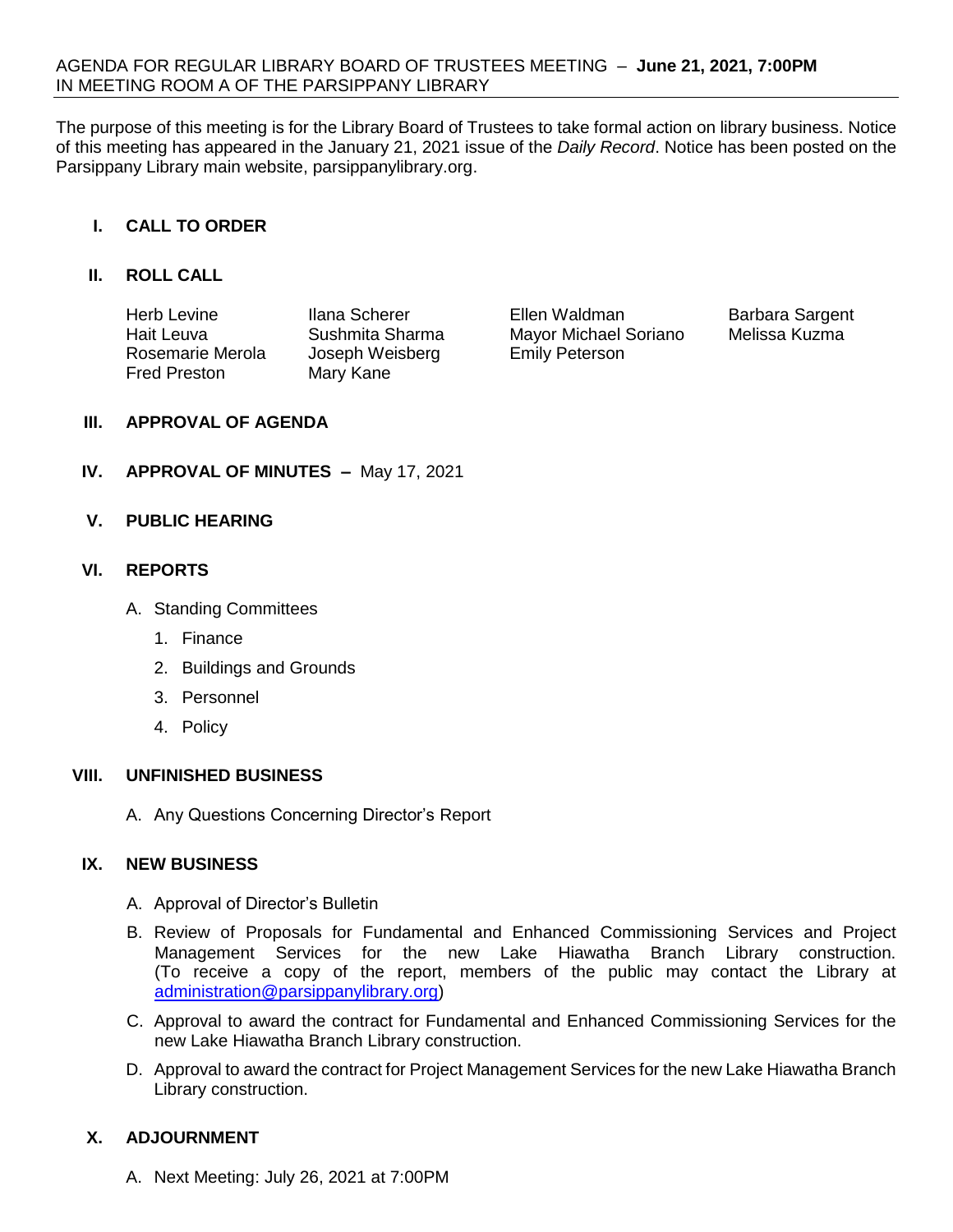## **PARSIPPANY PUBLIC LIBRARY BOARD OF TRUSTEES**

## **RESOLUTION 2021–2**

## **RESOLUTION AWARDING A CONTRACT FOR FUNDAMENTAL AND ENHANCED COMMISSIONING SERVICES FOR THE NEW LAKE HIAWATHA BRANCH LIBRARY CONSTRUCTION**

**WHEREAS,** The Board of Library Trustees (the "Board") issued an RFP soliciting sealed statements of qualifications and proposals for Fundamental and Enhanced Commissioning Services for the new Lake Hiawatha Branch Library construction, for which submissions were due by no later than 1:00 pm on May 26, 2021; and

**WHEREAS,** The Board received four (4) proposals in response to this RFP; and

**WHEREAS,** the Director in cooperation with the Building Committee of the Board reviewed and evaluated all of the proposals received in accordance with the methodology described in the RFP, and the Director prepared a report evaluating all proposals and recommending the award of a contract, in accordance with N.J.S.A. 40A:11-4.5(d); and

**WHEREAS,** the Director and Building Committee recommended that the Board accept the proposal submitted by \_\_\_\_\_\_\_\_\_\_\_\_\_\_\_\_\_ of \_\_\_\_\_\_\_\_\_\_\_\_\_\_ because that bidder possesses all of the qualifications and met all of the criteria set out in the RFP, and was the lowest cost proposal among fully qualified bidders; and

**WHEREAS,** the Board has had the opportunity to review the Director's report and recommendation and to have all of its questions answered with regard to the report;

**NOW, THEREFORE, BE IT RESOLVED THAT** the Parsippany Library Board of Trustees hereby accepts the recommendation of the Director and the Building Committee and awards the contract for Fundamental and Enhanced Commissioning Services for the new Lake Hiawatha Branch Library construction to of  $\Box$  of  $\Box$  in an amount not to exceed  $\Box$  Dollars  $(\text{\$} \qquad \qquad )$ ; and

**BE IT FURTHER RESOLVED THAT** the Director, in cooperation with the Library Attorney, is authorized to prepare and negotiate a contract with \_\_\_\_\_\_\_\_\_\_\_\_\_\_\_ of \_\_\_\_\_\_\_\_\_\_\_\_\_, which shall be subject to the approval of this Board prior to execution.

Date: June 21, 2021

Ellen Waldman, President, Board of Trustees

\_\_\_\_\_\_\_\_\_\_\_\_\_\_\_\_\_\_\_\_\_\_\_\_\_\_\_\_\_\_\_\_\_\_\_\_\_\_

I certify that the above is a true copy of Resolution 2021-2 passed by the Parsippany Public Library Board of Trustees at its meeting held on June 21, 2021.

Melissa Kuzma, Library Director